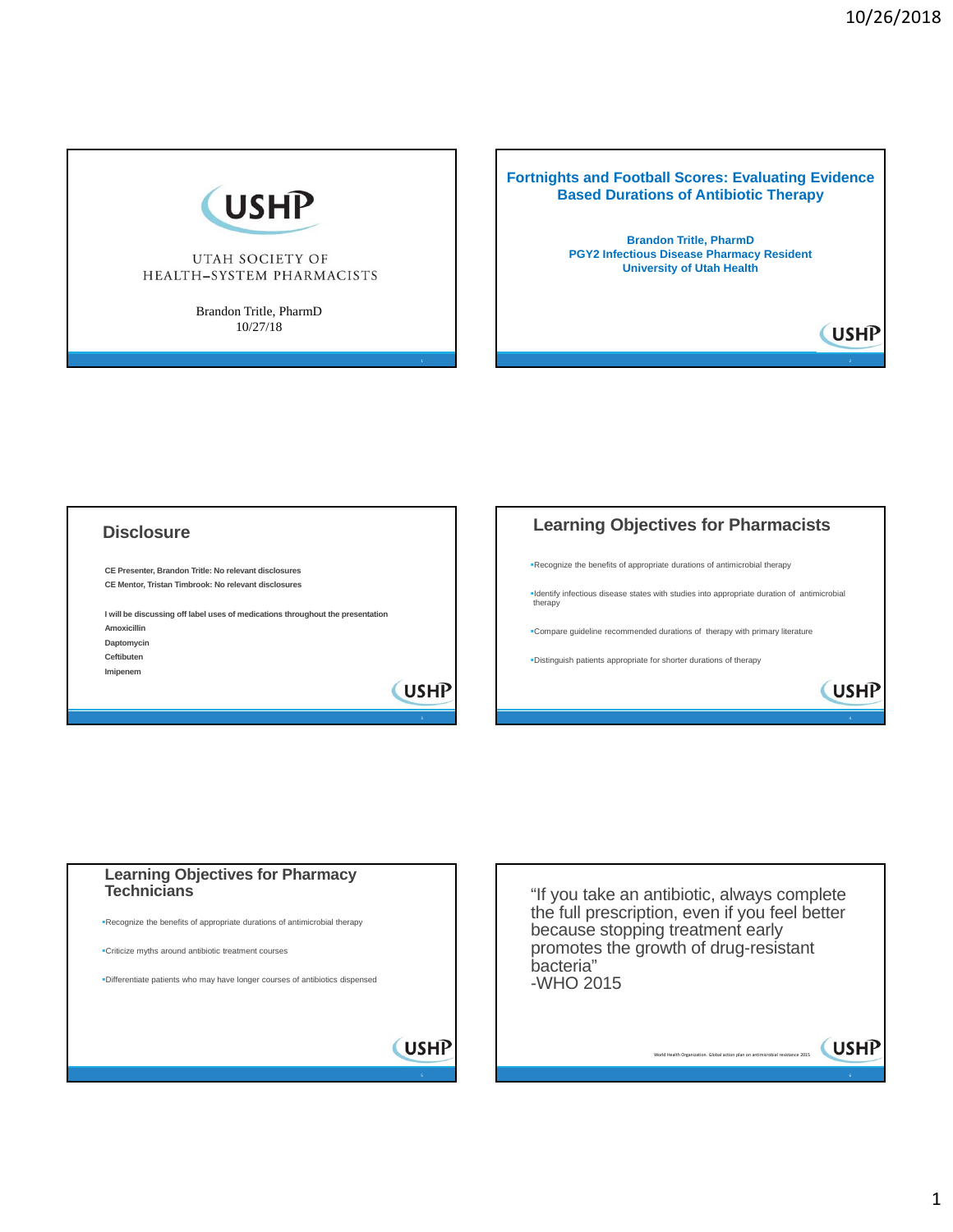









**Short Long** 

**USHP**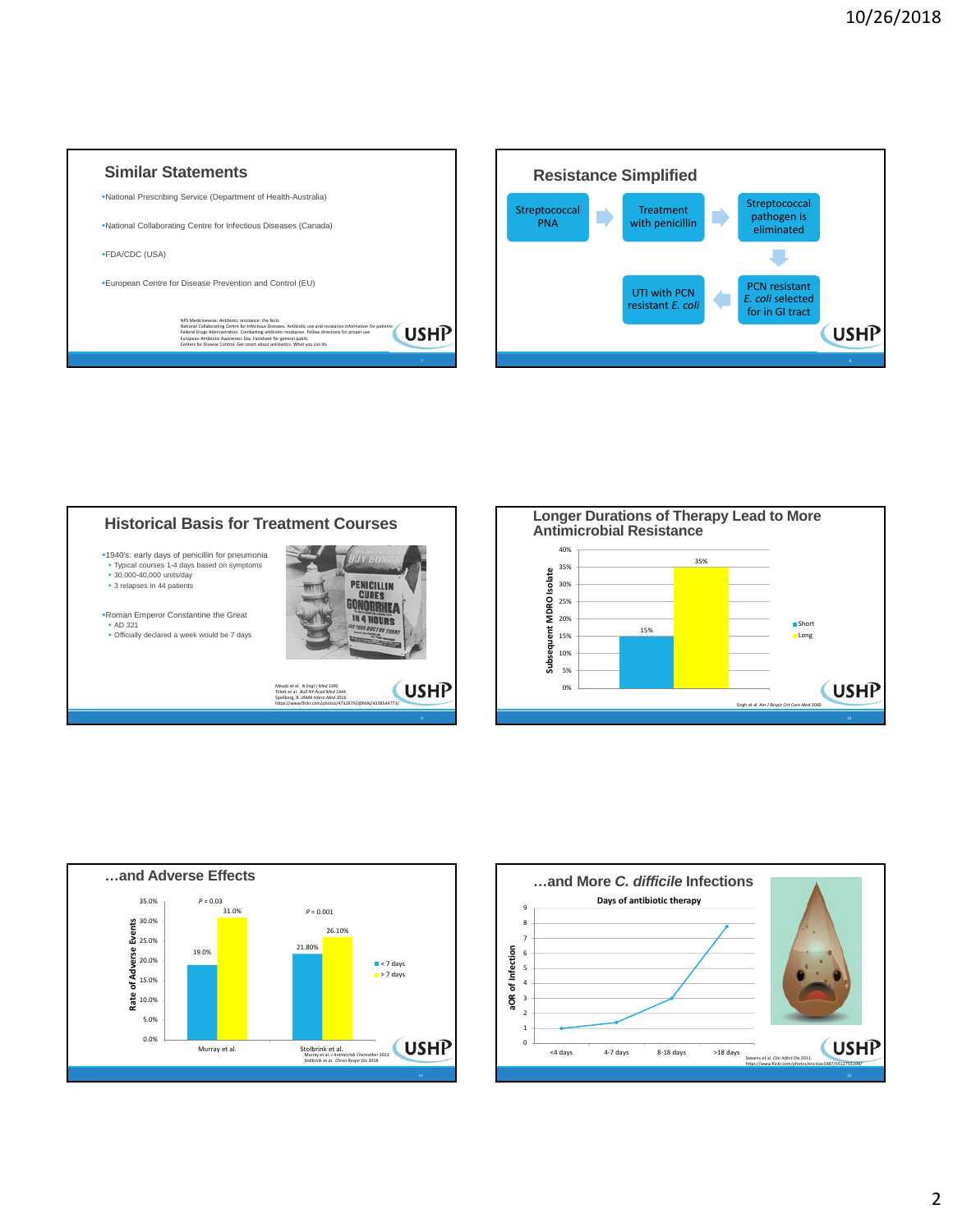#### For Pharmacists and Technicians: **Extended antibiotic durations put your patients at risk for which of these?**

A. Increased development of resistant organisms

B. Increased risks of adverse effects

C. Increased rates of *C. difficile* infections

D. All of the above

For Pharmacists and Technicians: **Your friend sees a physician after having a cough for 2 weeks. She is given 14 days of antibiotics. After taking them for 5 days, she tells you she feels better. What advice would you give her?**

A. Finish your course or you will create antibiotic resistance B. Horde them along with the 2 years worth of canned food in your basement C. Call your physician and discuss whether it is appropriate to stop your antibiotics

D. Finish your course or you will have a relapse

**Hospital Acquired Pneumonia/Ventilator Associated Pneumonia (HAP/VAP)**

# **HAP/VAP: Defined** HAP: PNA occurring at least 48 hours after admission VAP: PNA occurring at least 48 hours after intubation **CUSHP** Kalil et al. Clin Infect Dis. 2016

# **HAP/VAP: Guidelines** 2016 IDSA guidelines HAP: 7 days of antimicrobial therapy (strong recommendation, very low-quality evidence) VAP: 7 days of antimicrobial therapy (strong recommendation, moderate-quality evidence) **(USHP** Kalil et al. Clin Infect Dis. 2016

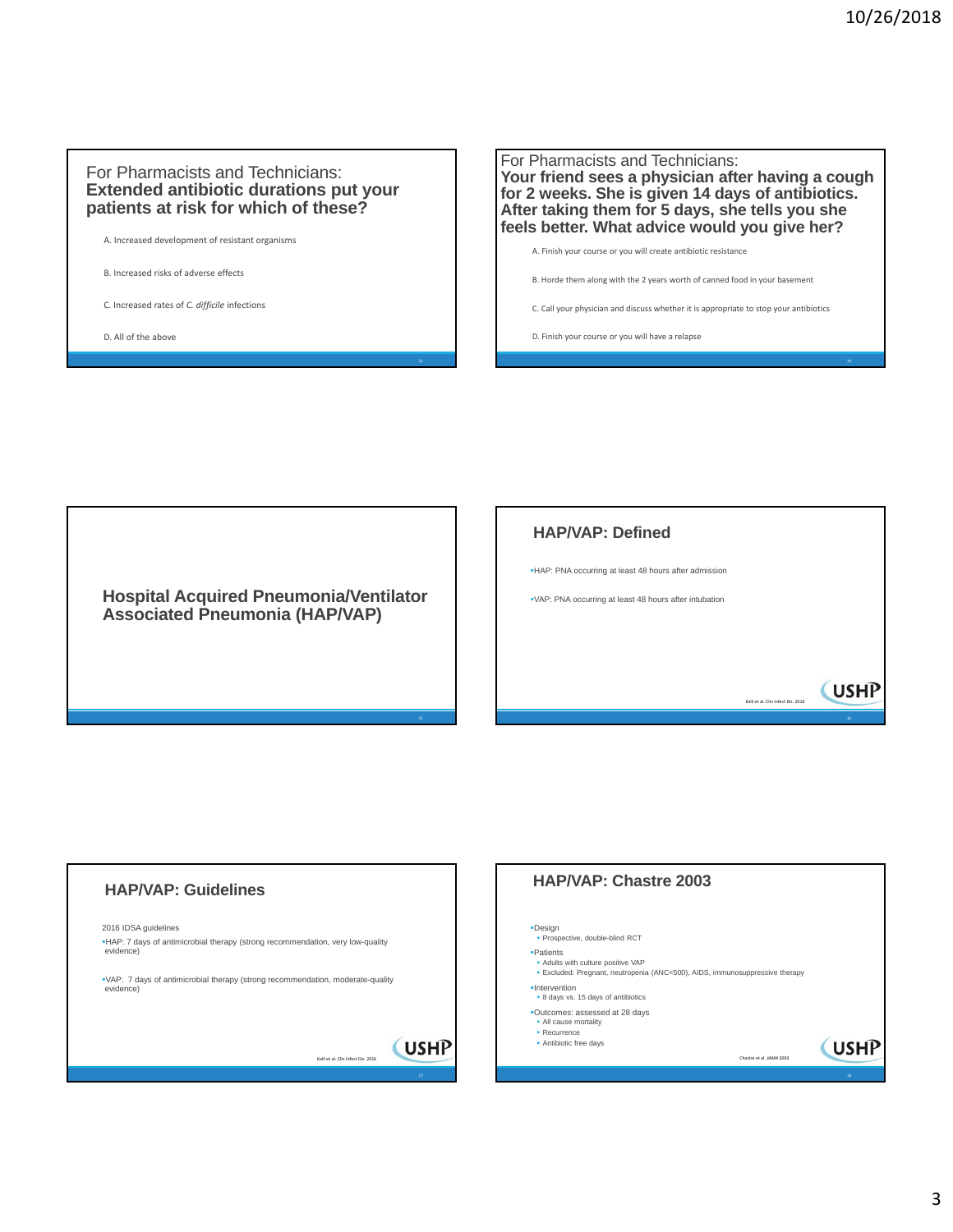| Characteristic       | 8-day Regimen (n=197) | 15-day Regimen (n=204) |                                         |
|----------------------|-----------------------|------------------------|-----------------------------------------|
| SAPS II score (mean) | 40                    | 39                     |                                         |
| Shock present        | 33.5%                 | 35.8%                  |                                         |
| <b>Bacteremia</b>    | 7.1%                  | 6.9%                   |                                         |
| ARDS present         | 25.9%                 | 20.6%                  |                                         |
|                      |                       |                        |                                         |
| <b>Organism</b>      | 8-day Regimen (n=197) | 15-day Regimen (n=204) |                                         |
| P. aeruginosa        | 18.4%                 | 19.6%                  |                                         |
| E. Coli              | 7.6%                  | 10.7%                  |                                         |
| <b>MSSA</b>          | 13.6%                 | 11.7%                  |                                         |
| <b>MRSA</b>          | 7.0%                  | 7.3%                   |                                         |
| <b>Streptococcus</b> | 13.9%                 | 12.6%                  |                                         |
|                      |                       |                        |                                         |
|                      |                       |                        | <b>USHP</b><br>Chastre et al. JAMA 2003 |

| Outcome                         | <b>8-day Regimen</b><br>$(n=197)$ | 15-day Regimen<br>$(n=204)$ | <b>Risk Difference</b><br>(90% CI) |
|---------------------------------|-----------------------------------|-----------------------------|------------------------------------|
| Mortality (28 days)             | 18.8%                             | 17.2%                       | $1.6$ (-3.7 to 6.9)                |
| Mortality (60 days)             | 25.4%                             | 27.9%                       | 2.6 (-5.6 to 10.7)                 |
| Recurrence or<br>superinfection | 28.9%                             | 26%                         | 2.9 (-3.2 to 9.1)                  |
| MV-free days                    | 8.7                               | 9.1                         | $-0.4$ ( $-1.9$ to $1.1$ )         |
| Organ failure-free<br>days      | 7.5                               | 8.0                         | $-0.5$ ( $-1.9$ to $1.0$ )         |
|                                 |                                   |                             | Chastre et al. JAMA 2003           |







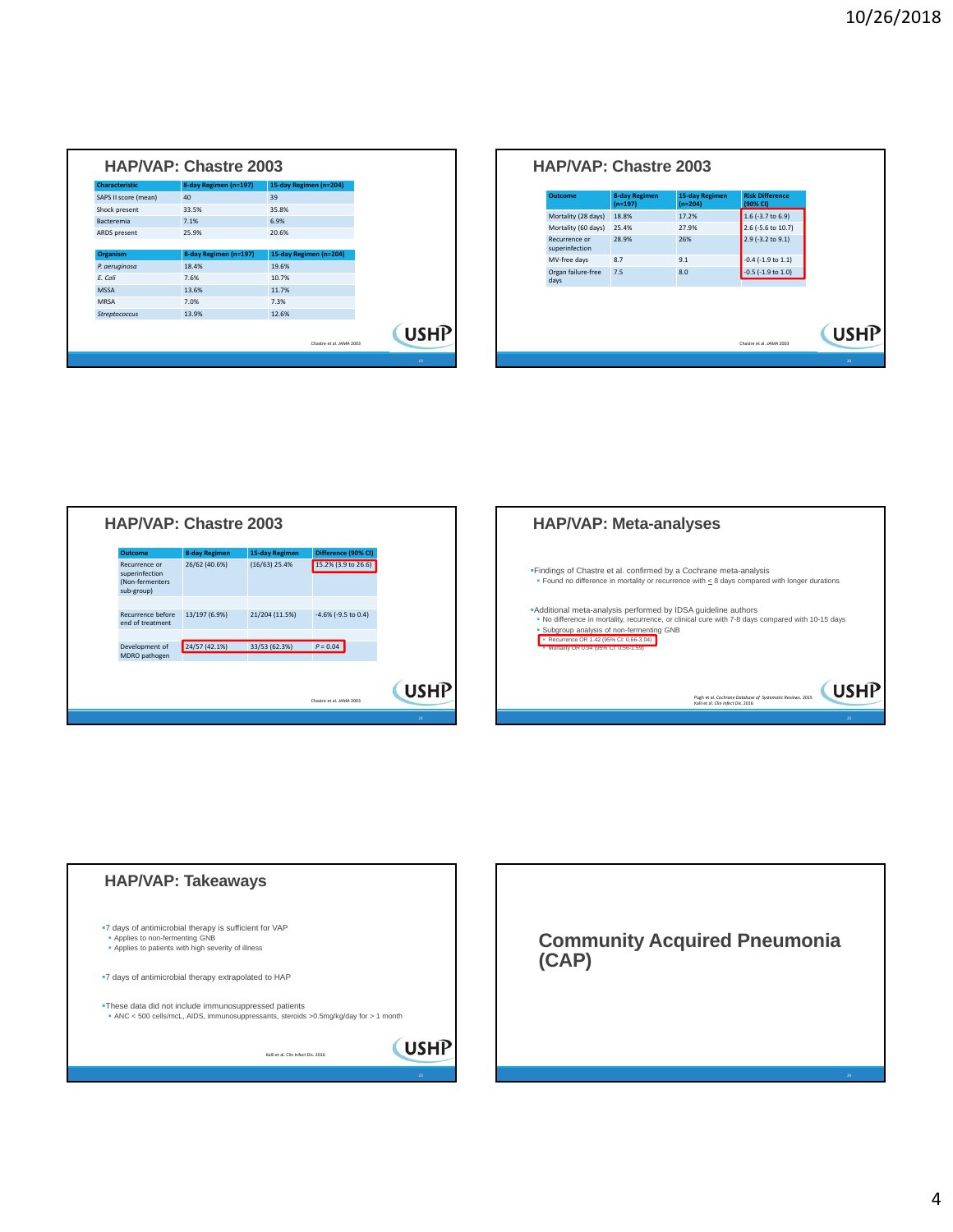## For Pharmacists: **What is the shortest evidence based treatment for CAP?**

| A. 1 day  |  |  |
|-----------|--|--|
| B. 3 days |  |  |
| C. 5 days |  |  |
| D. 7 days |  |  |
|           |  |  |

| <b>CAP: Guidelines</b>                                                     |
|----------------------------------------------------------------------------|
|                                                                            |
|                                                                            |
|                                                                            |
| . IDSA CAP guidelines recommendations                                      |
| "Minimum of 5 days of therapy (moderate recommendation; level II evidence) |
| · Afebrile 48-72 hours                                                     |
| . No more than 1 sign of clinical instability                              |
| $\bullet$ Temp > 37.8°C                                                    |
| $-100$ heats/min<br>· 24 hreaths/min                                       |
| $SBP \geq 90$ mmHg                                                         |
| • $O_2 \ge 90\%$ on room air                                               |
| . PO intake and normal mental status                                       |
| <b>USHP</b>                                                                |
| Mandell et al. Clin Infect Dis 2007                                        |
| 26                                                                         |
|                                                                            |
|                                                                            |





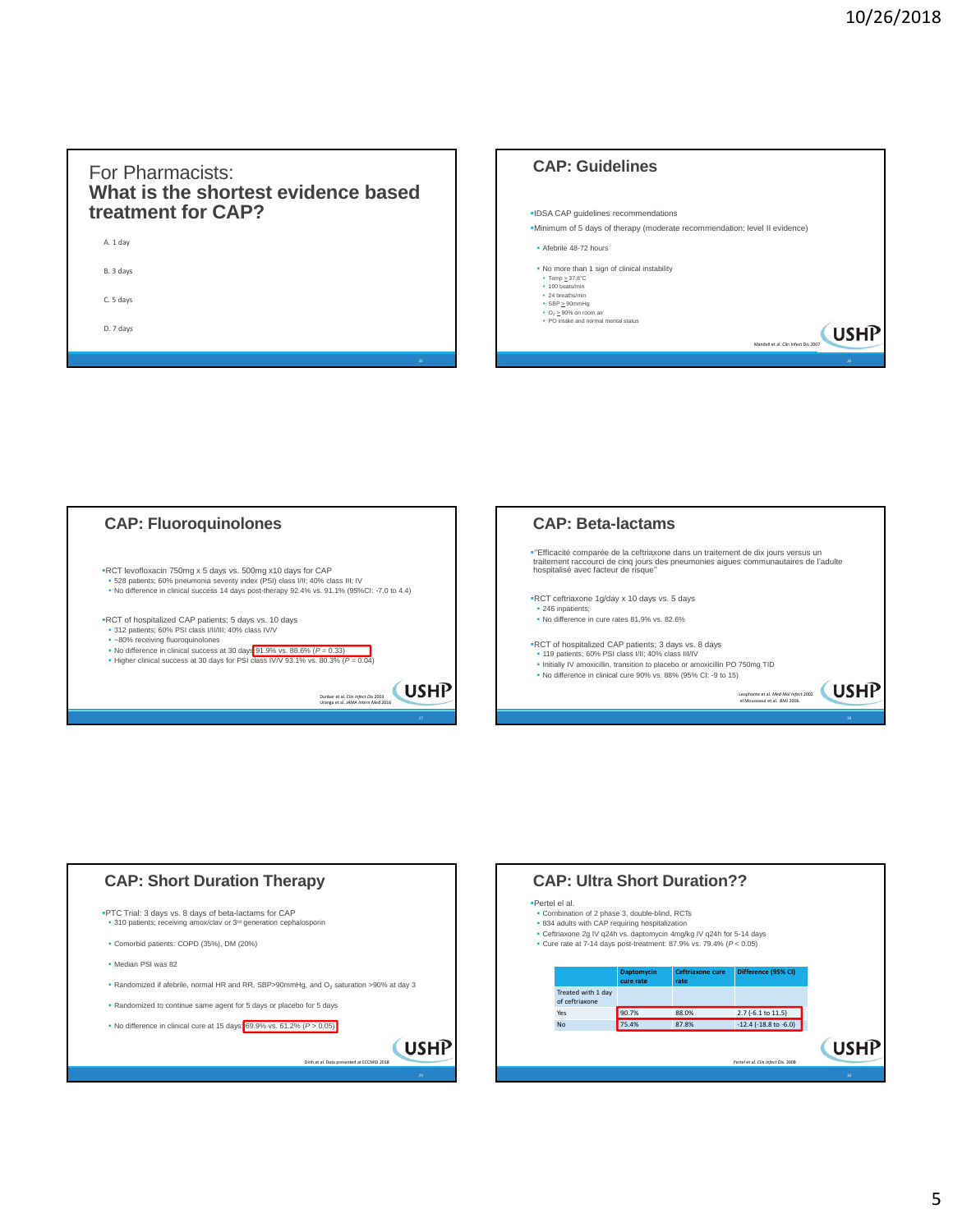#### **CAP: Takeaways**

Patients with clinical improvement by day 3 are appropriate to stop antibiotic therapy

Patients with more severe presentation or without improvement by day 3 may need 5 days of therapy

CAP is sufficiently treated by 5 days of antibiotics **Alternative diagnoses?** Source control?

**USHP** 



For Technicians: **True or false: patients who get pneumonia while mechanically ventilated require longer treatment courses?**

A: True B: False **Intra-abdominal Infections (IAI)**



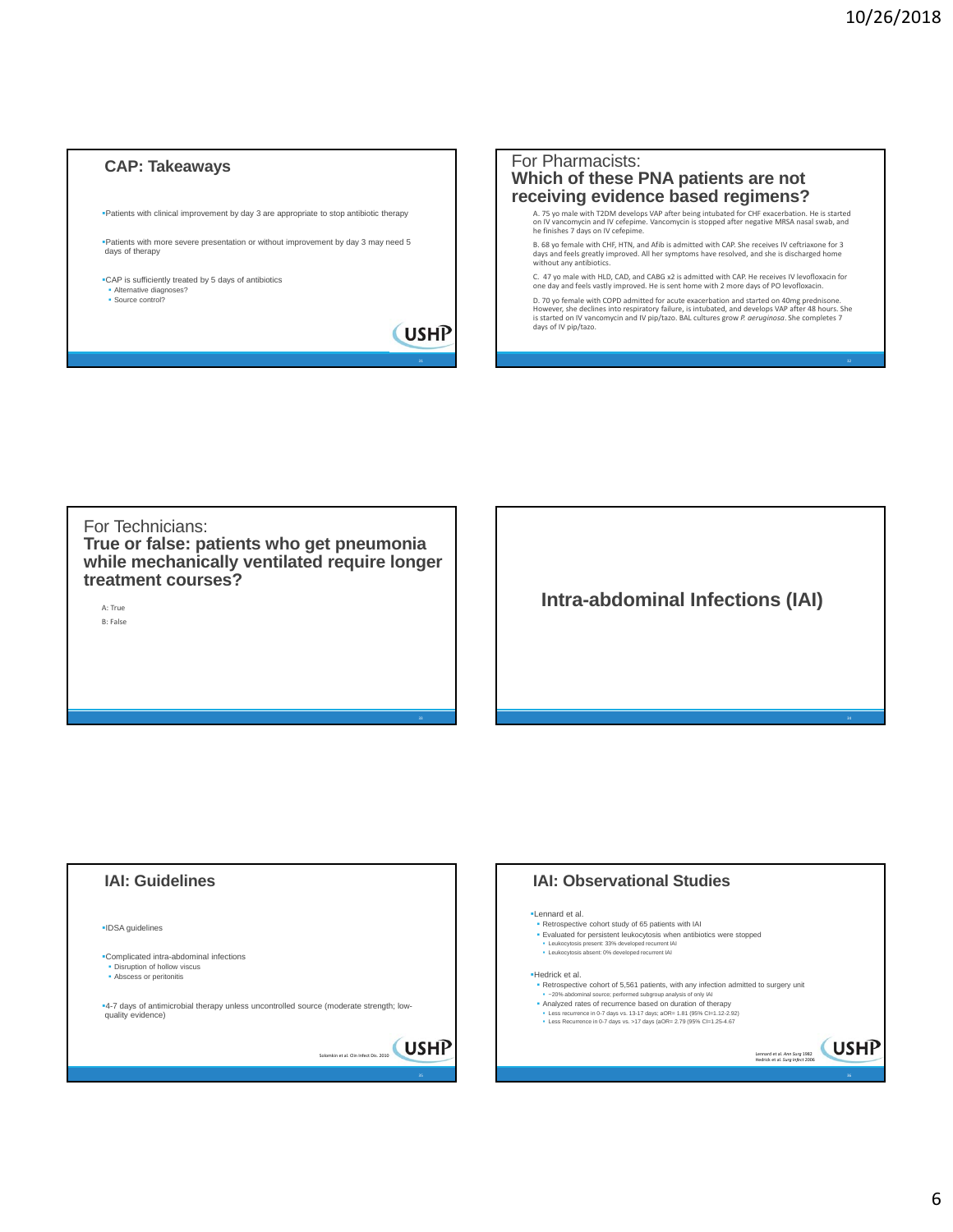| <b>IAI: STOP-IT Trial</b>                                                                                                                                                |                                                |
|--------------------------------------------------------------------------------------------------------------------------------------------------------------------------|------------------------------------------------|
| -Design<br>• Prospective RCT                                                                                                                                             |                                                |
| <b>-Patients</b><br>• Adults with cIAI<br>· Excluded: Patients without source control procedure                                                                          |                                                |
| ·Intervention<br>. Control: therapy for 2 days after resolution of fever, WBC, and ileus for maximum of 10 days<br>• Intervention: fixed course of 4 days of antibiotics |                                                |
| •Qutcomes<br>· Surgical site infection, recurrent IAI, or mortality at 30 days                                                                                           | <b>USHP</b><br>Sawyer et al. N Engl J Med 2015 |
|                                                                                                                                                                          | 37                                             |

| <b>Characteristic</b>                           | <b>Control Group (N=260)</b> | <b>Experimental Group</b><br>$(N=258)$ |
|-------------------------------------------------|------------------------------|----------------------------------------|
| Age (yr)                                        | 52.2                         | 52.2                                   |
| <b>APACHE II score</b>                          | 9.9                          | 10.3                                   |
| Colon/rectum origin                             | 30.8%                        | 37.6%                                  |
| Appendix origin                                 | 13.1%                        | 15.1%                                  |
| Small bowel origin                              | 11.9%                        | 16.3%                                  |
| Percutaneous drainage                           | 33.1%                        | 33.3%                                  |
| <b>Resection and anastomosis</b><br>or closure. | 26.5%                        | 24.8%                                  |
| Surgical drainage                               | 21.2%                        | 20.9%                                  |

| Outcome                    | <b>Control Group (N=260)</b> | <b>Experimental Group</b><br>$(N=257)$ | P value                                        |
|----------------------------|------------------------------|----------------------------------------|------------------------------------------------|
| Composite: SSI, recurrent  | 22.3%                        | 21.8%                                  | 0.92                                           |
| IAI, or mortality          |                              |                                        |                                                |
| SSI                        | 8.8%                         | 6.6%                                   | 0.43                                           |
| <b>Recurrent IAI</b>       | 13.8%                        | 15.6%                                  | 0.67                                           |
| Mortality                  | 0.8%                         | 1.2%                                   | 0.99                                           |
|                            |                              |                                        |                                                |
| <b>Time To Event</b>       | <b>Control Group (N=260)</b> | <b>Experimental Group</b><br>$(N=257)$ | P value                                        |
| Diagnosis of SSI           | $15.1$ days                  | 8.8 days                               | < 0.001                                        |
| Diagnosis of recurrent IAI | $15.1$ days                  | $10.8$ days                            | < 0.001                                        |
|                            |                              |                                        | <b>USHP</b><br>Sawyer et al. N Engl J Med 2015 |



A. True B. False For Pharmacists: **True or False: IDSA guidelines for IAI recommend short course therapy in concordance with RCT data. Pyelonephritis (PN)**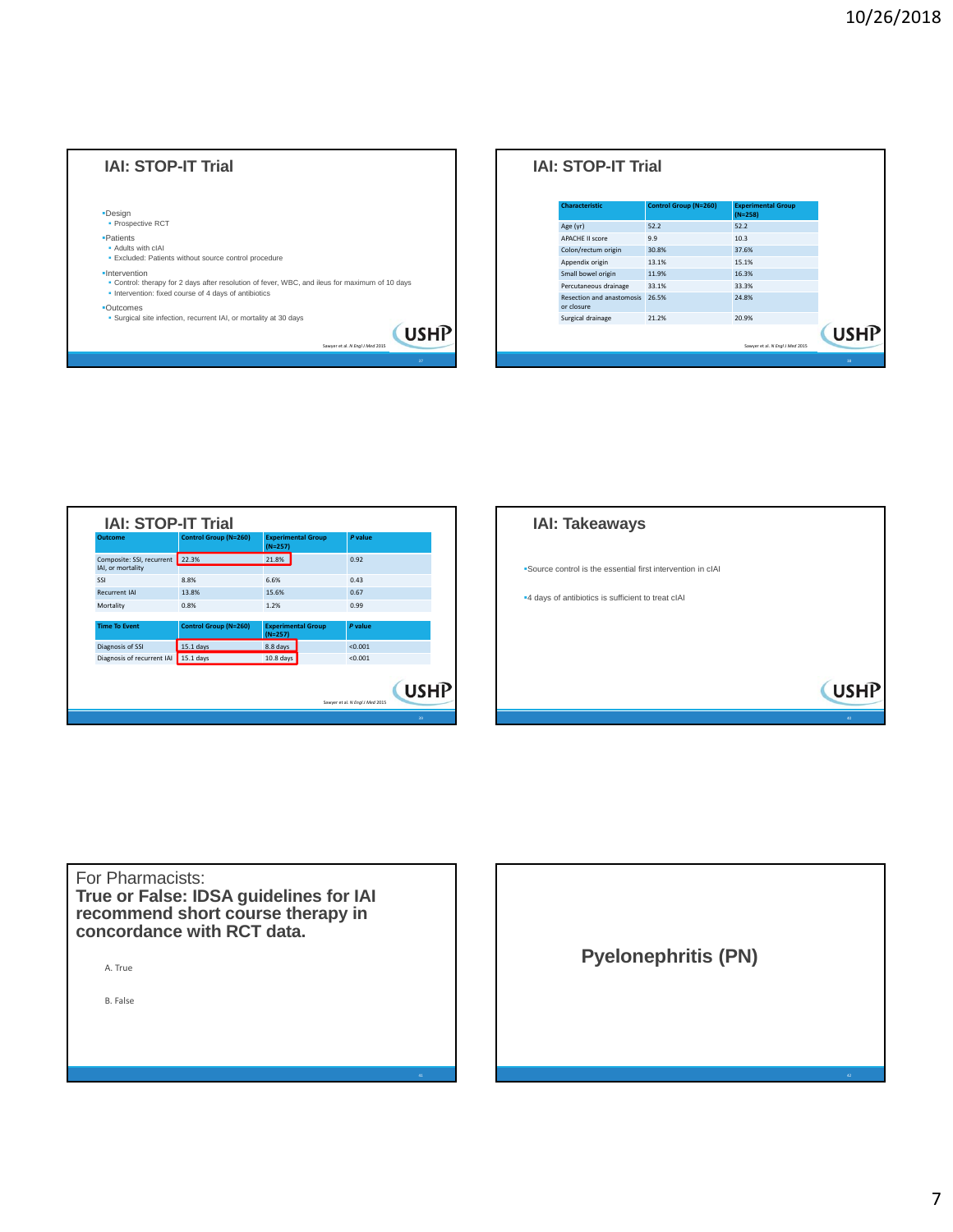#### For Pharmacists: **True or False: Short courses (<7 days) have only been proven effective for pyelonephritis with fluoroquinolones.**

A. True B. False

## **PN: Guidelines**

#### PN presentation: Piccoli et al. **Retrospective study of PN confirmed by CT/MR**

Fever 93%; Flank pain 82%; Lower UTI symptoms 52.9%

#### IDSA guidelines: 7-14 days Ciprofloxacin x7 days (Strong recommendation; high-quality evidence)

- Levofloxacin x5 days (Moderate recommendation; moderate-quality evidence)
- 
- TMP-SMX 14 days (Strong recommendation; high-quality evidence)<br>■ Oral beta-lactam 10-14 days (based on previous guideline; lack of evidence)<br>● Use initial parenteral beta-lactam (moderate recommendation; moderate-qualit

Piccoli et al. *BMC Nephrology* 2011 Gupta et al. *Clin Infec Dis* 2011

#### Sandberg et al. • RCT of 156 patients with PN Ciprofloxacin 500mg BID x7 days vs. 14 days No difference in 42-63 day clinical cure 93% vs. 93% Klausner et al. RCT of 198 patients with PN ■ Levofloxacin 750mg daily x5 days vs. ciprofloxacin 500mg BID x10 days<br>■ No significant difference in 15-19 day clinical cure 86.2% vs. 80.6% (difference= -5.6; 95% CI=-16 to 4.9) **PN: Fluoroquinolones** Sandberg et al. *Lancet* 2012 Klausner et al. *Curr Med Res Opin* 2007 45 Talan et al. RCT of 255 women with PN Ciprofloxacin 500mg BID x7 days vs. TMP-SMX 160/800mg BID x14 days Ciprofloxacin showed higher clinical cure on day 29-55 89% vs. 78% (95% CI 3 to 23; *P* = 0.02) 18.4% of isolates resistant to TMP-SMX Clinical cure if S= 92%; clinical cure if R=35% Fox et al. Retrospective cohort of 272 women with PN 7 days of ciprofloxacin vs. 7 days of TMP-SMX Cipro: 55% initial oral treatment; TMP-SMX: 70% initial oral treatment No significant difference in recurrence of any UTI at 30 days 6% vs. 7% aOR remained non-significant after adjustments **PN: TMP-SMX** Talan et al. *JAMA* 2000 Fox et al. *Am J Med*. 2017





### 8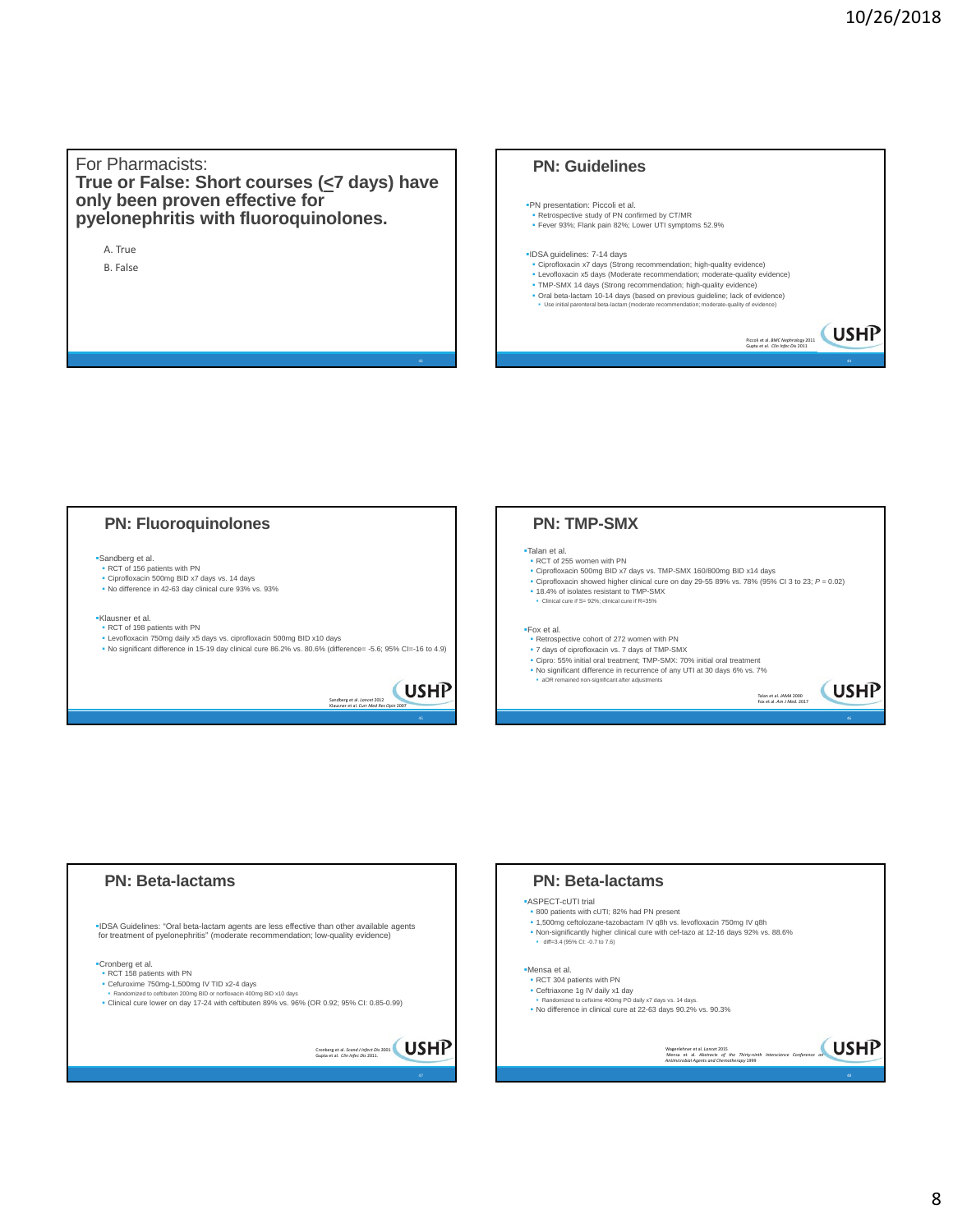







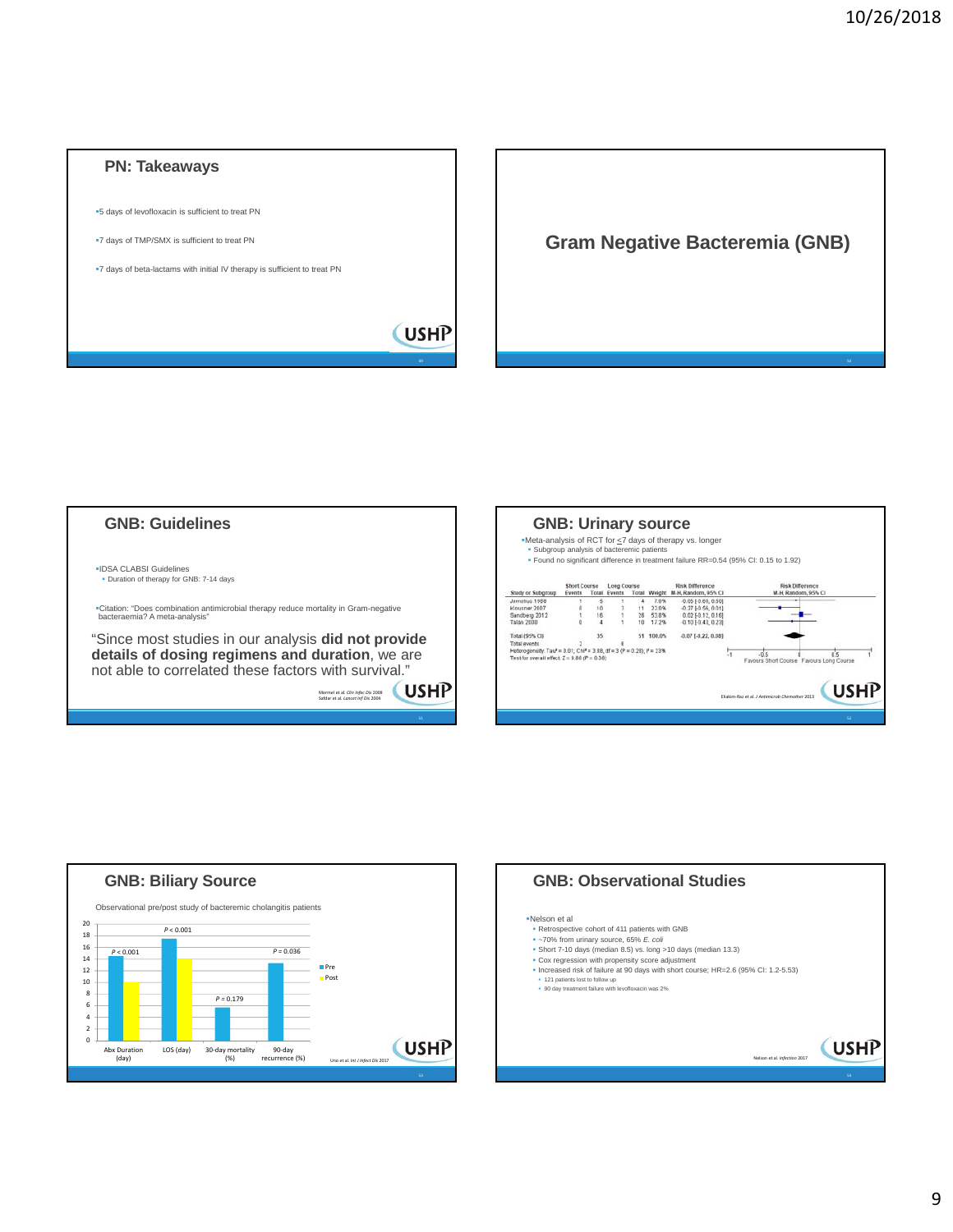









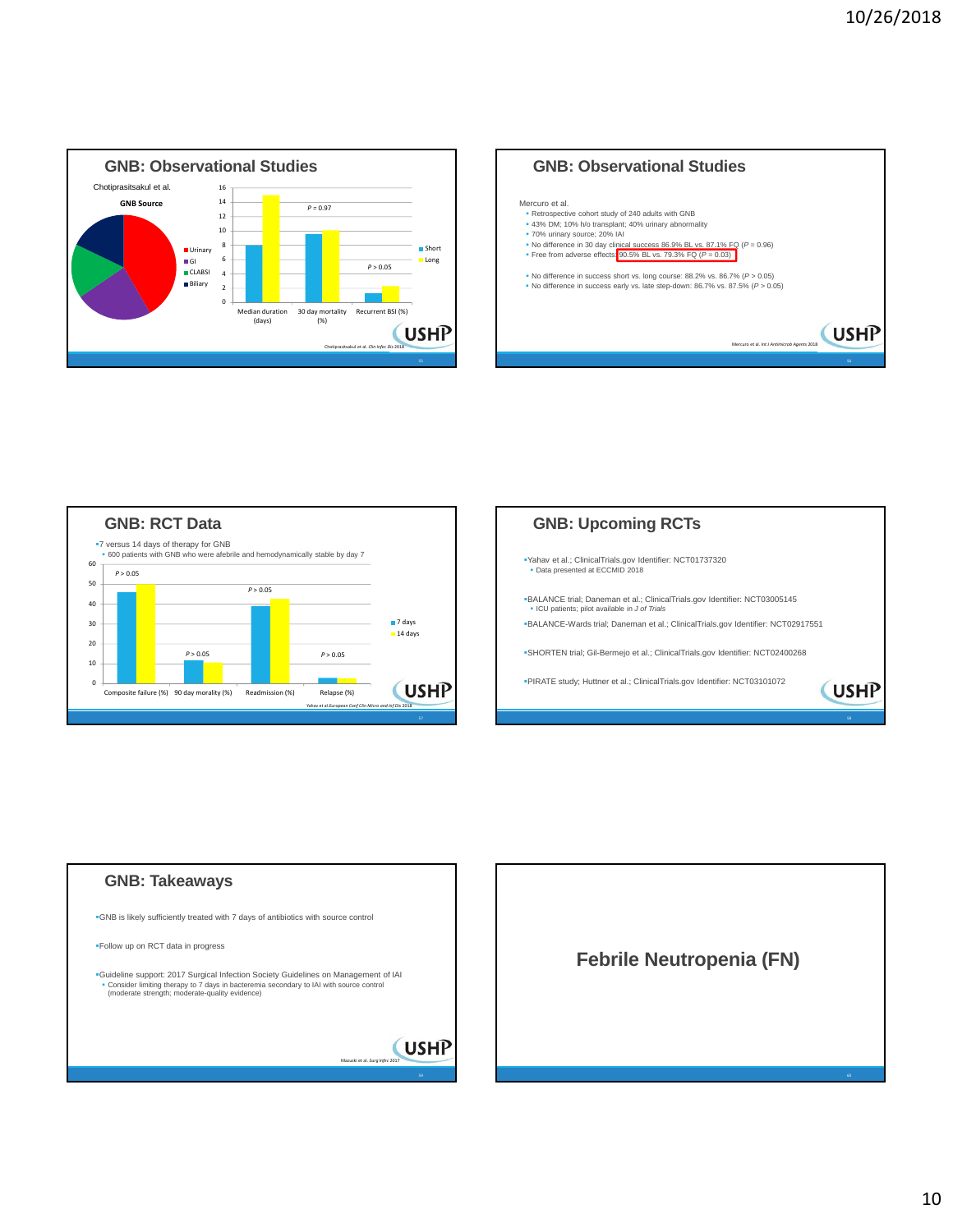







| <b>Characteristic</b> | <b>Experimental (n=78)</b> | Control (n=79) |             |
|-----------------------|----------------------------|----------------|-------------|
| Acute leukemia        | 51%                        | 39%            |             |
| Lymphoma              | 29%                        | 37%            |             |
| Multiple myeloma      | 9%                         | 18%            |             |
| <b>Treatment</b>      |                            |                |             |
| Chemotherapy          | 50%                        | 39%            |             |
| Auto HSCT             | 37%                        | 54%            |             |
| Allo HSCT             | 12%                        | 6%             |             |
| Source                |                            |                |             |
| Unknown               | 40%                        | 41%            |             |
| Oral mucositis        | 18%                        | 22%            |             |
| Ahdominal             | 19%                        | 19%            |             |
| Pulmonary             | 9%                         | 3%             | <b>USHP</b> |